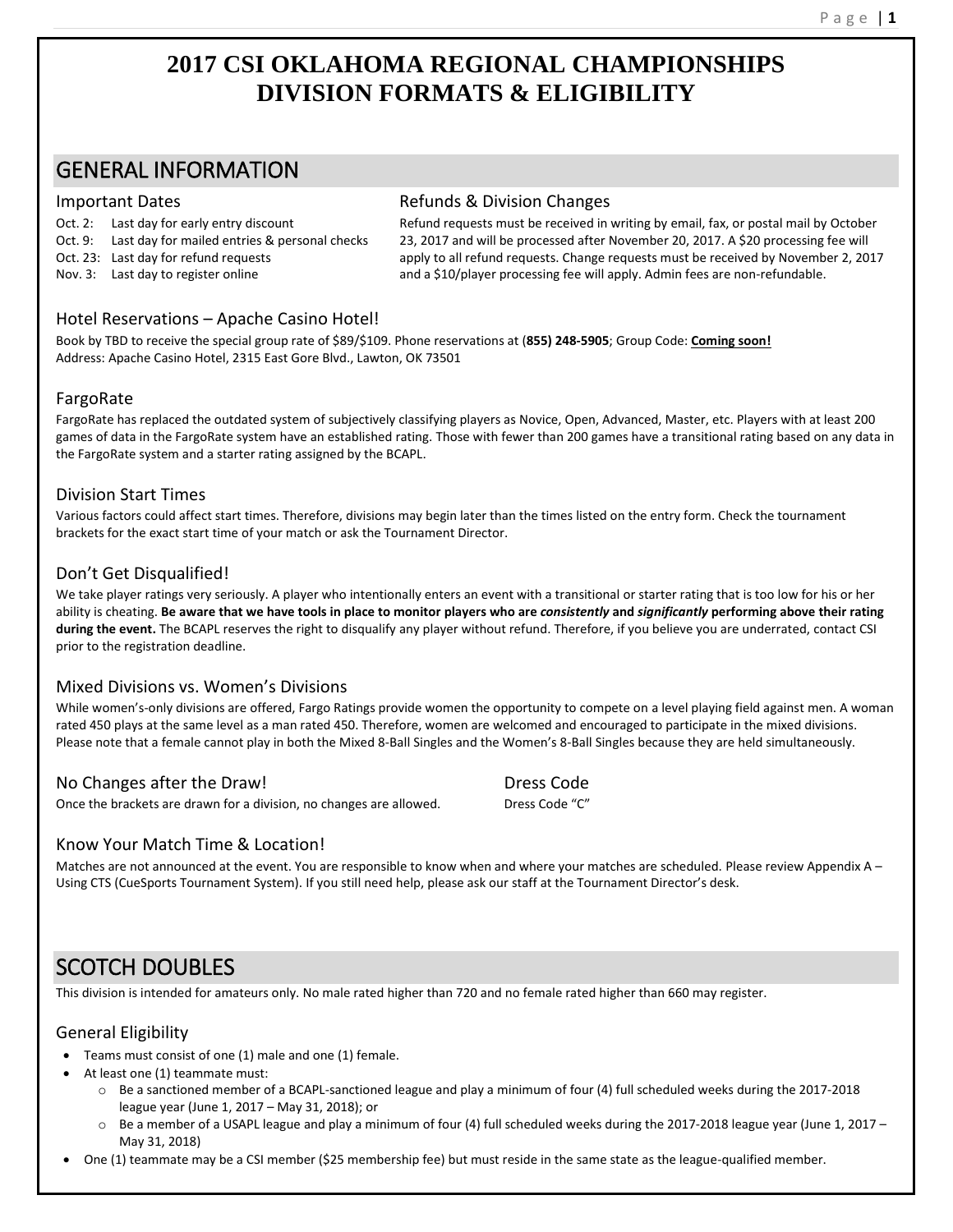## Scotch Doubles 8-Ball

Players register for scotch doubles based on the members' combined Fargo Ratings. Entry fees and start dates are listed on the entry form.

- Ratings: the team's combined Fargo Rating cannot exceed 1,100 at the time of registration.
- Format: race to 4, non-handicapped, alternate break, rack your own, true double elimination
- Fees: each entry includes a \$15 green fee and \$50 toward the prize fund. The remainder is an admin fee.
- Added: \$1,500 added based on 64 teams

#### Team Rating Increases

There is a 10-point per player "cushion" if the team is eligible at the time of registration but one or more members' ratings increase before the tournament to push them over the limit. If the team's rating moves beyond this 20-point cushion, they will have the following options:

*Option 1*: Replace one (1) player to get back within the division limit (must still meet all other eligibility requirements)

*Option 2*: Play and accept a one-game penalty in each match for every 50 points over the team cushion

#### *Example:*

*A Scotch Doubles team is below the 1,100 limit at the time of registration but their rating increases to 1,118 (18 points over the limit) – there is no penalty in the match because it did not exceed the 20-point cushion. If their rating increases to 1,152 (32 points over the cushion), they will incur a one-game penalty in each match. Note: If both teams in a match have been penalized, the penalty in that match will be the difference in the two penalties. For example, if Team A has a one-game penalty and Team B has a two-game penalty, Team B will incur a one-game penalty in that match. If both teams have a one-game penalty, there is no penalty in that match.*

## Individual Rating Increases

There is a 10-point "cushion" if a male is rated 720 or lower or a female is rated 660 or lower at the time of registration but his or her rating increases above those limits before the tournament. If a player's rating moves beyond this cushion (730 or 670), the team will have the following options:

*Option 1*: Replace the player (must still meet all other eligibility requirements)

*Option 2*: Play and accept a 1-game penalty in each match for every 25 points over the individual cushion (730 or 670)

*Example: The male player has a rating of 717 at the time of registration but it increases to 735 before the tournament (5 over the cushion), the team will incur a one-game penalty in each match. If the same player's rating increases to 758 (28 over the cushion), the team will incur a two-game penalty in each match.*

# SINGLES

The following divisions are intended for amateurs only. No player rated higher than 720 may register for mixed divisions and no female rated higher than 660 may register for the women's divisions.

# General Eligibility (all singles divisions)

- Must be a sanctioned member of a BCAPL-sanctioned league and play a minimum of four (4) full scheduled weeks during the 2017-2018 league year (June 1, 2017 – May 31, 2018); or
- Be a member of a USAPL league and play a minimum of four (4) full scheduled weeks during the 2017-2018 league year (June 1, 2017 May 31, 2018); or
- Be a CSI Member (\$25 membership fee required)

## Mixed 9-Ball Singles

Men & women may register. This division will be handicapped using FargoRate.

- o Races: medium handicaps using FargoRate Chart R6
- o Format: alternate break, rack your own, true double elimination
- $\circ$  Fees: each entry includes a \$15 green fee and \$50 toward the prize fund. The remainder is an admin fee.
- o Added: \$1,000 based on 64 players

## Mixed 8-Ball Singles

Men & women may register for Mixed Singles. After registration ends, the field will be split into two (2) divisions based on players' Fargo Ratings.

- **Platinum Division:** *Upper 50% of field (approx.)*
	- o Races: medium handicaps using FargoRate Chart R6
	- o Format: alternate break, rack your own, true double elimination
	- $\circ$  Fees: each entry includes a \$15 green fee and \$50 toward the prize fund. The remainder is an admin fee.
	- o Added: \$1,000 based on 64 players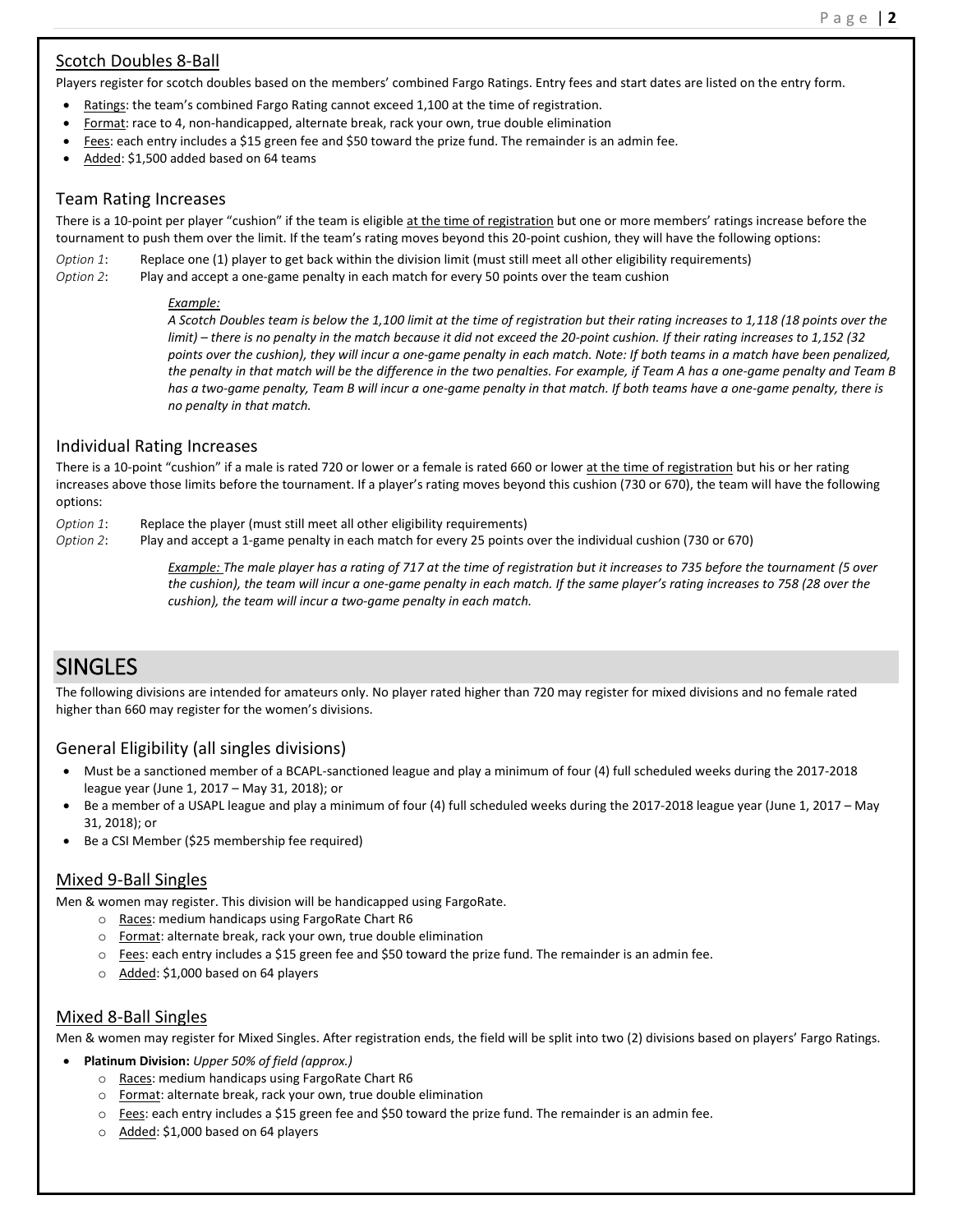#### **Gold Division:** *Lower 50% of field (approx.)*

- o Races: medium handicaps using FargoRate Chart R5
- o Format: alternate break, rack your own, true double elimination
- $\circ$  Fees: each entry includes a \$15 green fee and \$50 toward the prize fund. The remainder is an admin fee.
- o Added: \$1,000 added based on 64 players

#### Women's 8-Ball Singles

- o Races: medium handicaps using FargoRate Chart R4
- o Format: alternate break, rack your own, true double elimination
- o Fees: each entry includes a \$15 green fee and \$35 toward the prize fund. The remainder is an admin fee.
- o Added: \$1,000 based on 64 players

#### Individual Rating Increases

There is a 10-point "cushion" if a player is rated 720 or lower (mixed singles) or a female is rated 660 or lower (women's singles) at the time of registration but his or her rating increases above those limits before the tournament. If a player's rating increases beyond the cushions (730 or 670), he or she must play and accept a one-game penalty in each match for every 25 points over the cushion (730 or 670).

*Example: A male had a rating of 717 at the time of registration but it increased to 735 before the tournament (5 over the cushion), he will incur a one-game penalty in each match. If his rating increases to 758 (28 over the cushion), he will incur a two-game penalty in each match.*

# TEAMS

The following divisions are for amateurs only. No male player rated higher than 720 and no female rated higher than 660 may register.

# Team Check-In Required

The Team Captain or League Operator must check in at the Tournament Desk prior to the start of the division and get an official team roster. The official roster and photo IDs of all players must be presented to all opposing teams and BCAPL staff upon request.

# Dress Code C – Team Shirts

Please note that team shirts are not required. However, teams that want team shirts are encouraged to visit the official team shirt provider of the BCA Pool League[, www.ultimateteamgear.com.](http://www.ultimateteamgear.com/)

# General Eligibility (all team divisions)

- Must be a sanctioned member of a BCAPL-sanctioned league and play a minimum of four (4) full scheduled weeks during the 2017-2018 league year (June 1, 2017 – May 31, 2018); or
- Be a member of a USAPL league and play a minimum of four (4) full scheduled weeks during the 2017-2018 league year (June 1, 2017 May 31, 2018); and
- All team members must come from the same league.

## Mixed 8-Ball Gold Teams (5 core players / max. of 2 subs)

- Ratings: the team's combined rating in any round cannot exceed 3,000.
- Format: race to 13, non-handicapped, rack your own, true double elimination
- Fees: each team entry includes a \$25 green fee and \$350 toward the prize fund. The remainder is an admin fee.
- Added: \$2,000 added based on 32 teams

## Mixed 8-Ball Silver Teams (5 core players / max. of 2 subs)

- Ratings: the team's combined rating in any round cannot exceed 2,750.
- Format: race to 11, non-handicapped, rack your own, true double elimination
- Fees: each team entry includes a \$25 green fee and \$250 toward the prize fund. The remainder is an admin fee.
- Added: \$1,500 added based on 32 teams

## Women's 8-Ball Teams (4 core players / max. of 2 subs)

- Ratings: the team's combined rating in any round cannot exceed 2,000.
- Format: race to 9, non-handicapped, rack your own, true double elimination
- Fees: each team entry includes a \$25 green fee and \$190 toward the prize fund. The remainder is an admin fee.
- Added: \$1,000 added based on 16 teams